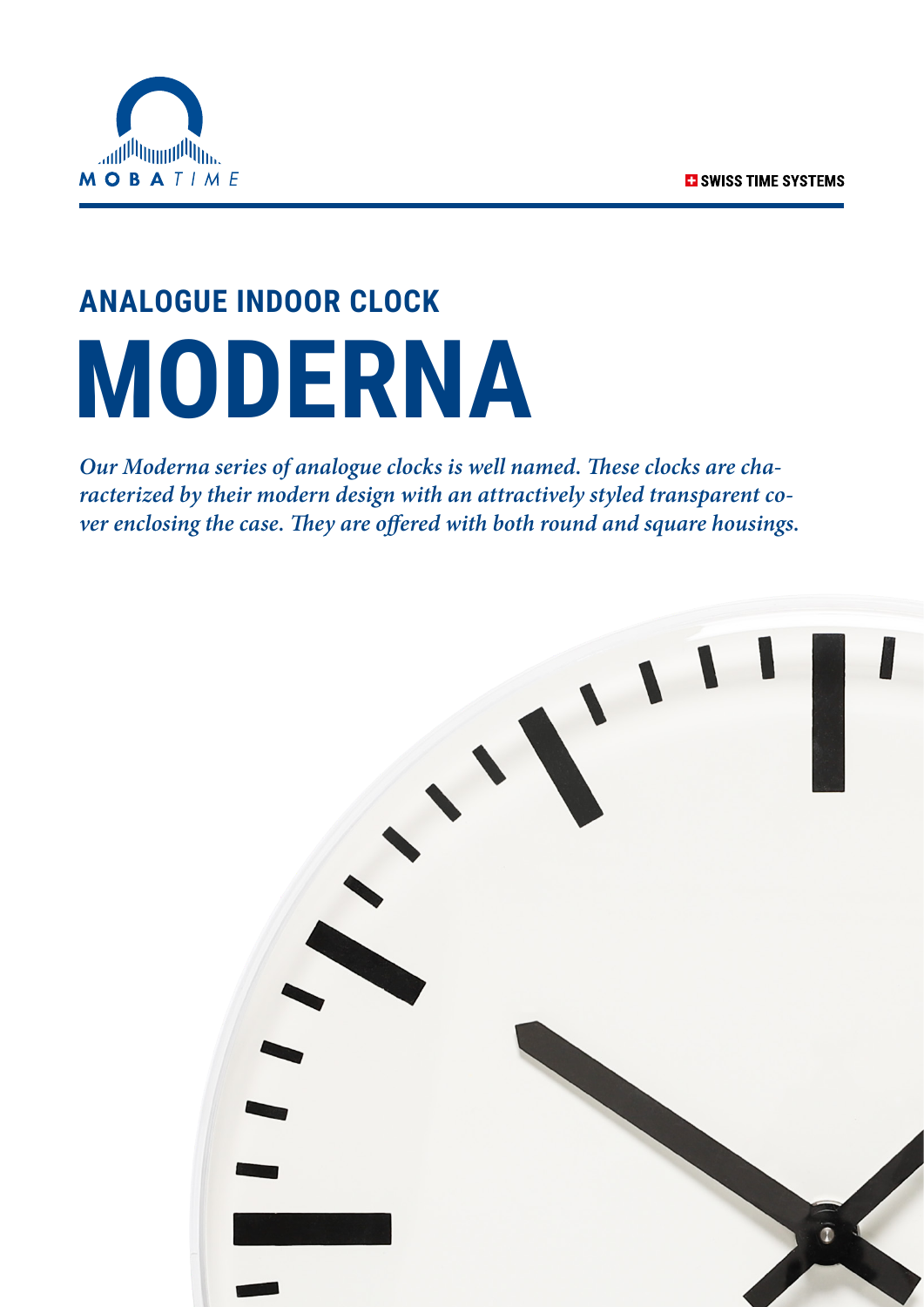### **4 STEPS TO YOUR MODERNA**

*To make sure your Moderna meets all your requirements, you can assemble the components individually. Naturally, our experts will be happy to help.*



The Moderna is available in two dial diameters. The reading distance varies depending on the dial, lighting, viewing angle, etc. These are the options:

| Ø               | <b>READING</b><br><b>DISTANCE</b> |
|-----------------|-----------------------------------|
| $30 \text{ cm}$ | $25-30m$                          |
| 40 cm           | $35 - 45m$                        |
|                 |                                   |





#### *What shape would you like?*  **SHAPE**

The Moderna is available in a round or square design. For a double-sided Moderna clock, you can order two identical Moderna models and the corresponding installation set (see page 4).



| <b>CODE</b> | <b>SHAPE</b> |
|-------------|--------------|
| R1          | round        |
| በ1          | square       |
|             |              |

| Code                           | Time code                                                | Ø         | Power supply                      | Hands | Movement                                                       | Max. power<br>consumption                                     | Accuracy<br>(synchronized)           | Loss of signal                |
|--------------------------------|----------------------------------------------------------|-----------|-----------------------------------|-------|----------------------------------------------------------------|---------------------------------------------------------------|--------------------------------------|-------------------------------|
|                                | <b>MOBALINE SELF-SETTING: MXX</b>                        |           |                                   |       |                                                                |                                                               |                                      |                               |
| <b>M00</b>                     | MOBALine                                                 | $25 - 40$ | MOBALine                          | h/m   | SAM 40                                                         | $< 6$ mA @ 17VAC (0.1W)                                       | $<$ +/-100 $ms$                      | 12:00 position after 24 hours |
| M21                            | <b>MOBALine</b>                                          | $25 - 40$ | MOBALine                          | h/m/s | SEM 40                                                         |                                                               |                                      |                               |
|                                | NTP (LAN) SELF-SETTING (WITH UNICAST AND MULTICAST): NXX |           |                                   |       |                                                                |                                                               |                                      |                               |
| <b>N20</b>                     | <b>NTP</b>                                               | 25-40 PoE |                                   | h/m   | <b>SAN 40</b>                                                  | PoEclass 1: <1.9W <sup>1</sup> / <3.8W <sup>2</sup> <+/- 50ms |                                      | 12:00 position after 24 hours |
| <b>N21</b>                     | <b>NTP</b>                                               | 25-40 PoE |                                   | h/m/s | <b>SEN 40</b>                                                  |                                                               |                                      |                               |
| <b>POLARIZED IMPULSES: IXX</b> |                                                          |           |                                   |       |                                                                |                                                               |                                      |                               |
| 100                            |                                                          |           | Min. impulse 25-40 12-60V impulse | h/m   | <b>NU 90k</b>                                                  |                                                               |                                      | Standstill                    |
| 103                            | Min. impulse 25-40 24V impulse                           |           |                                   | h/m   | <b>NU 91k</b>                                                  |                                                               |                                      | Standstill                    |
| 130                            |                                                          |           | Sec. impulse 25-40 24-60V impulse | h/m/s | <b>SEI 40</b>                                                  | $\overline{\phantom{a}}$                                      |                                      | Standstill                    |
| <b>QUARTZ: QXX</b>             |                                                          |           |                                   |       |                                                                |                                                               |                                      |                               |
| 021                            | Quartz                                                   | $25 - 40$ | AA battery                        | h/m/s | DOt                                                            | $\overline{\phantom{a}}$                                      | $\leftarrow +/-$ 5min/y <sup>3</sup> | $\blacksquare$                |
|                                | والمملم اممامنم ملممنم                                   |           |                                   |       | accorded deuble sided algebraic. 3 without evening instigation |                                                               |                                      |                               |

1 single-sided clock 2 <sup>2</sup> cascaded double-sided clock <sup>3</sup> without synchronization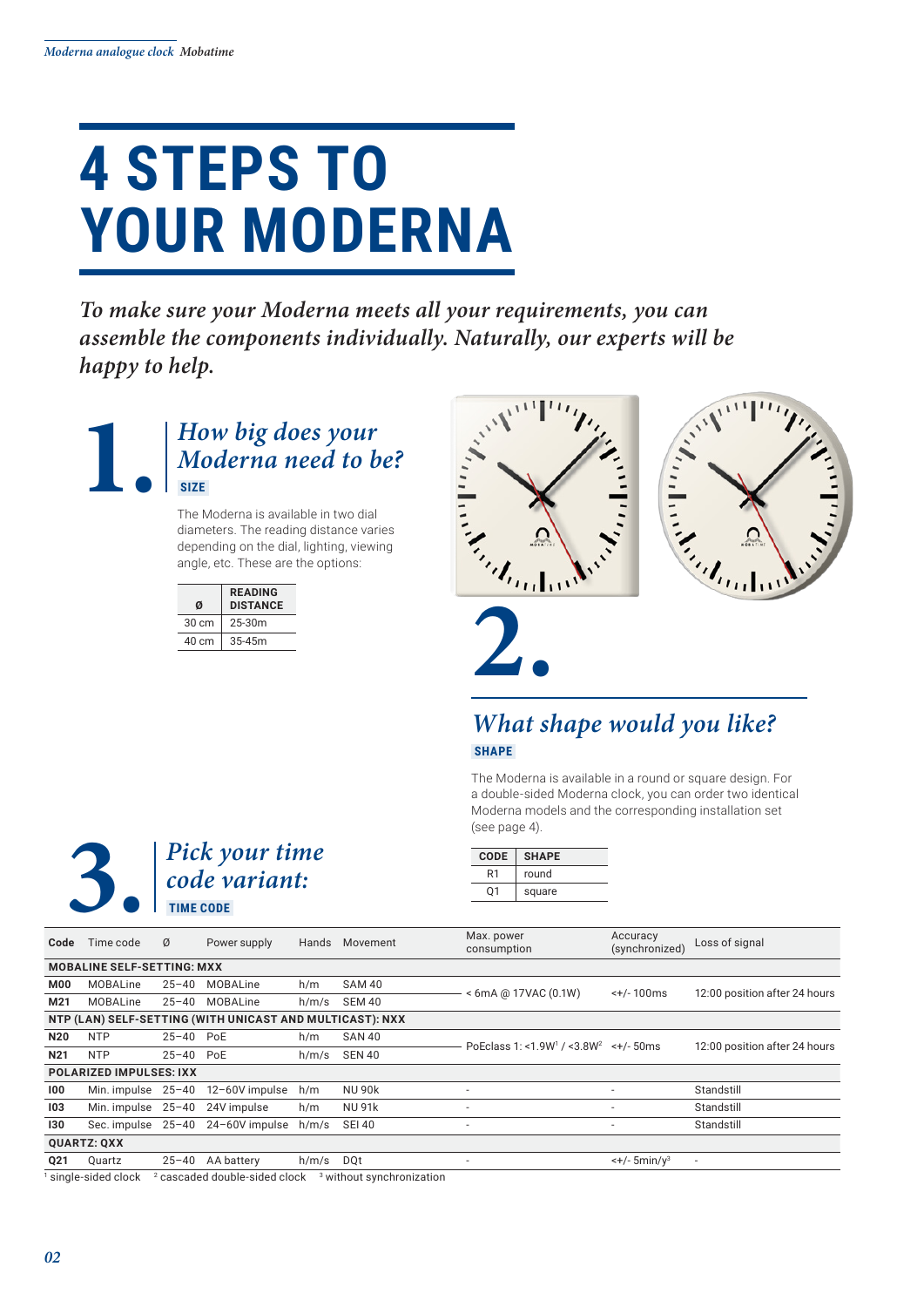#### **4.** *Which dial design do you like?*  **DIAL**

The Moderna offers the following standard designs. For logo prints, please contact our customer service.





### **YOUR MODERNA IS COMPLETE**

You can now order your Moderna and calculate the corresponding code. Enter the abbreviation for each component of your choice in the bright field and find your Moderna code. It serves as the order code or as the foundation for further steps.

| <b>My Moderna clock</b> |      | MO0.    |  |
|-------------------------|------|---------|--|
| 1. Size                 | Ø cm |         |  |
| 2. Shape                | Code |         |  |
| 3. Time code            | Code |         |  |
| 4. Dial                 | Code |         |  |
| <b>Glass type</b>       | Code | Ω       |  |
| <b>Housing type</b>     | Code | ΩO      |  |
| Sequence number         | Code | U(U(1)) |  |

#### *Example order code*



| <b>MO</b><br>0.            | 30.       | R1                  | M21             | 360<br>$\overline{a}$ | 0                          | 00                            | 0000                         |
|----------------------------|-----------|---------------------|-----------------|-----------------------|----------------------------|-------------------------------|------------------------------|
| Moderna<br>no illumination | 30cm<br>Ø | round, single-sided | movement SEM 40 | dia1360               | acrylic glass <sup>1</sup> | standard housing <sup>1</sup> | sequence number <sup>2</sup> |

#### *General properties*

The following properties apply to all Moderna clocks:

| <b>Cover glass</b> | Acrylic glass    |  |  |
|--------------------|------------------|--|--|
| <b>Housing</b>     | Steel (RAL 9010) |  |  |

#### *Standards*

Depending on the movement used in your Moderna clock, the following standards apply:

| <b>MOVEMENT(S)</b>                                               | <b>STANDARDS</b>                                                                                            |
|------------------------------------------------------------------|-------------------------------------------------------------------------------------------------------------|
| <b>SAM 40</b><br><b>SEM 40</b><br><b>SAN 40</b><br><b>SEN 40</b> | 2011/65/EU / 2014/30/EU / 2014/35/EU / 2016/797/EU<br>EN 50121-4 / EN 60950-1 / EN 61000-6-2 / EN 61000-6-3 |
| <b>SFI40</b>                                                     | 2011/65/EU / 2014/30/EU / 2014/35/EU / EN 61000-6-2<br>EN 61000-6-3                                         |
| <b>DQt</b>                                                       | 2011/65/EU / 2014/30/EU / EN 55024 / EN 55032                                                               |
| <b>NU 90k</b><br><b>NU 91k</b>                                   | 2011/65/EU / 2014/30/EU / EN 61000-6-2<br>EN 61000-6-3                                                      |

All Moderna clocks are compliant with CE, RoHS and REACH.

<sup>1</sup> standard, cannot be changed 2 The sequence number denotes special versions (e.g. clocks with a special dial). When ordering, please indicate the sequence number with 0000 (standard version); we will adapt this for any special version. Special versions can be reordered at any time stating the sequence number.